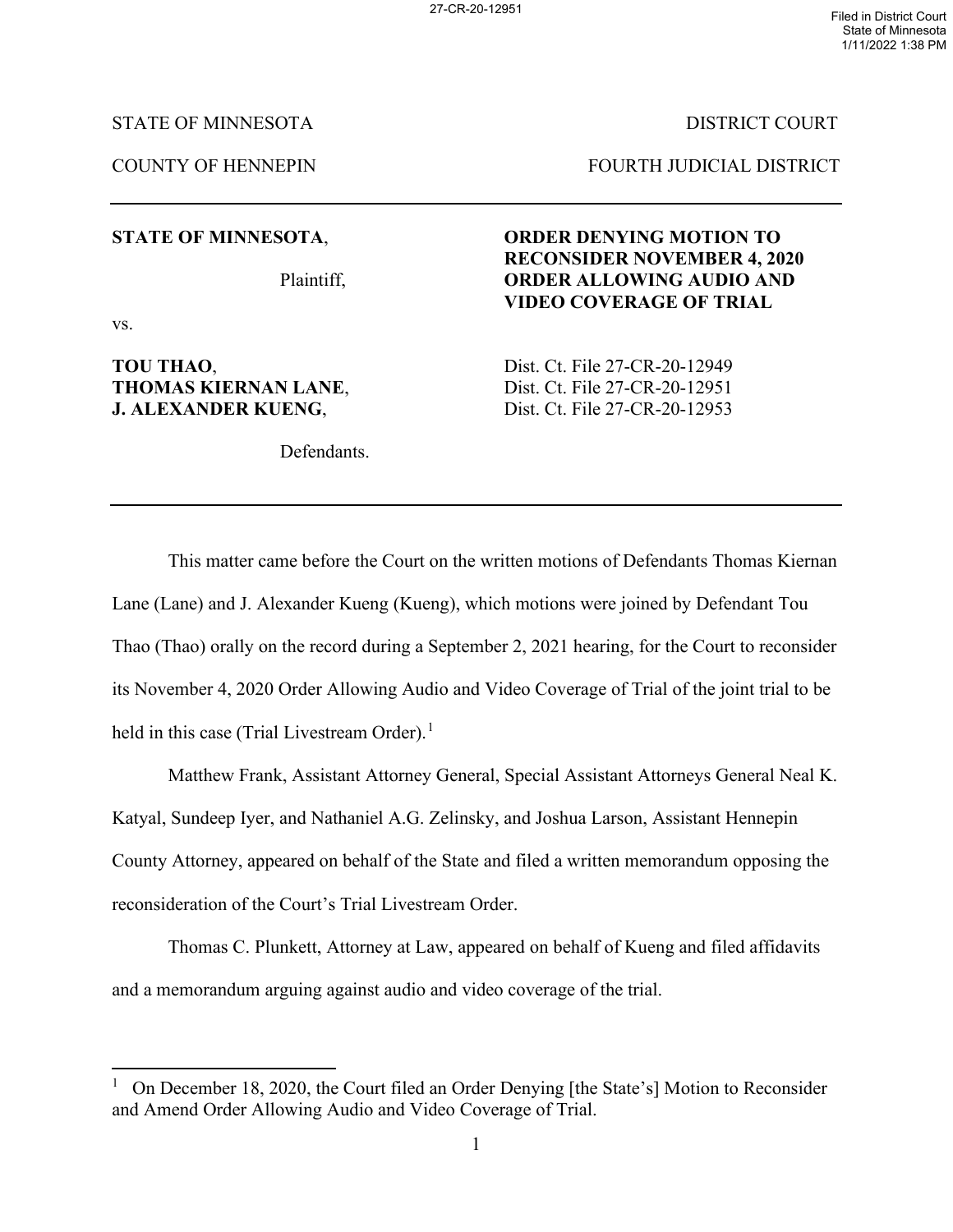Earl P. Gray and Amanda J. Montgomery, Attorneys at Law, appeared on behalf of Lane

and filed an affidavit and a memorandum arguing against audio and video coverage of the trial.

Robert M. Paule and Natalie R. Paule, Attorneys at Law, appeared on behalf of Thao.

Leita Walker and Emmy Parsons, Attorneys at Law, appeared and submitted a

memorandum on behalf of the Media Coalition opposing the reconsideration of the Court's Trial

Livestream Order.

Based upon all the files, records, and proceedings, the Court makes the following:

# **ORDER**

Defendants' motion for reconsideration of the Court's November 4, 2020 Trial Livestream Order allowing audio and video and livestream coverage of the joint trial in this matter is **DENIED**.

The attached memorandum is incorporated herein.

**BY THE COURT:**

Totabil  $-06'00'$ 

Digitally signed by Cahill, Peter Date: 2022.01.11 12:15:28 -06'00'

Peter A. Cahill Judge of District Court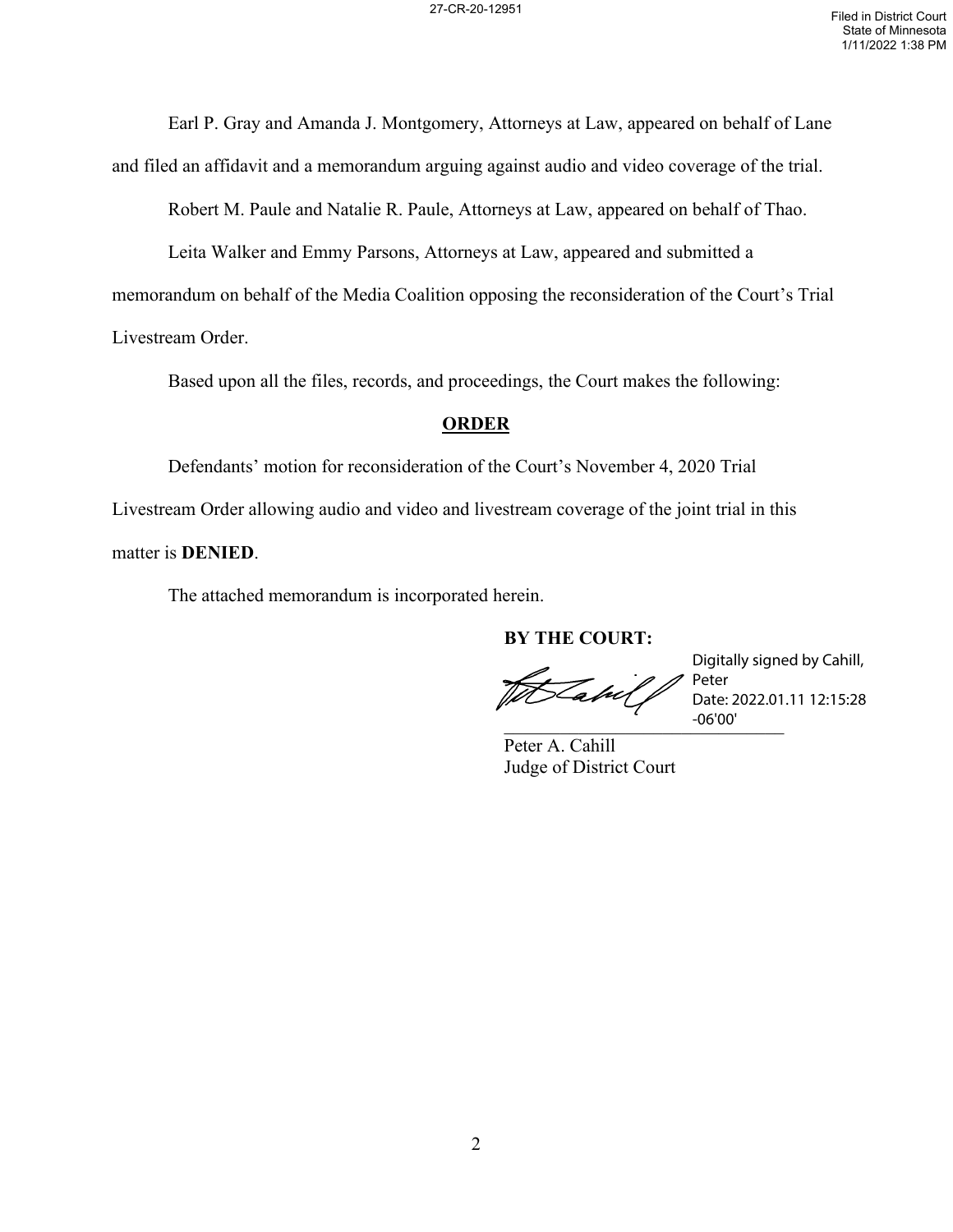### **MEMORANDUM**

Simply stated, the conditions that led this Court in November 2020 to order audio and video and livestream coverage of the joint trial remain the same. The principal difference is that while COVID-19 continues to rage, it is doing so now in an even more contagious form (the Omicron mutation).<sup>[2](#page-2-0)</sup> Media coverage of the cases continues and press reporters will be in the courtroom reporting on the proceedings, with or without livestream. There is no reason to anticipate that public interest in these cases has abated. There is no way witnesses can or should hide their testimony from public scrutiny.

The defendants, who actively advocated for livestreaming coverage of the trial in 2020, now state in vague and general terms that "potential defense witnesses" "will not testify because this matter is televised."<sup>[3](#page-2-1)</sup> Even if some witnesses feel that way,<sup>[4](#page-2-2)</sup> the Court is willing to enforce defense subpoenas by various means, up to and including arrest of recalcitrant witnesses to force them to testify, a common practice in many other trials in Hennepin County District Court in which witnesses are unwilling to cooperate with either or both of the parties seeking their testimony at trial.

If defendants provide more specific and convincing reasons for specific witness's reticence, that does not compel elimination of livestreaming coverage of the joint trial altogether although it may justify some limitations on the audio and video coverage of those witnesses as, for example, was done during the trial of Derek Chauvin when young witnesses testified. As this

<span id="page-2-0"></span><sup>2</sup> *See* [https://www.startribune.com/us-faces-a-double-coronavirus-surge-as-omicron](https://www.startribune.com/us-faces-a-double-coronavirus-surge-as-omicron-advances/600127370)[advances/600127370.](https://www.startribune.com/us-faces-a-double-coronavirus-surge-as-omicron-advances/600127370)

<span id="page-2-1"></span><sup>&</sup>lt;sup>3</sup> Affidavits of Earl Gray (District Court File Number 20-12951, Dk #456) and Thomas Plunkett (District Court File Number 20-12953, Dk #481).

<span id="page-2-2"></span><sup>&</sup>lt;sup>4</sup> It was apparent to the Court that some of the fact witnesses called during the Derek Chauvin trial in March-April 2020 were not only not reticent about testifying but appeared to welcome the opportunity to testify.